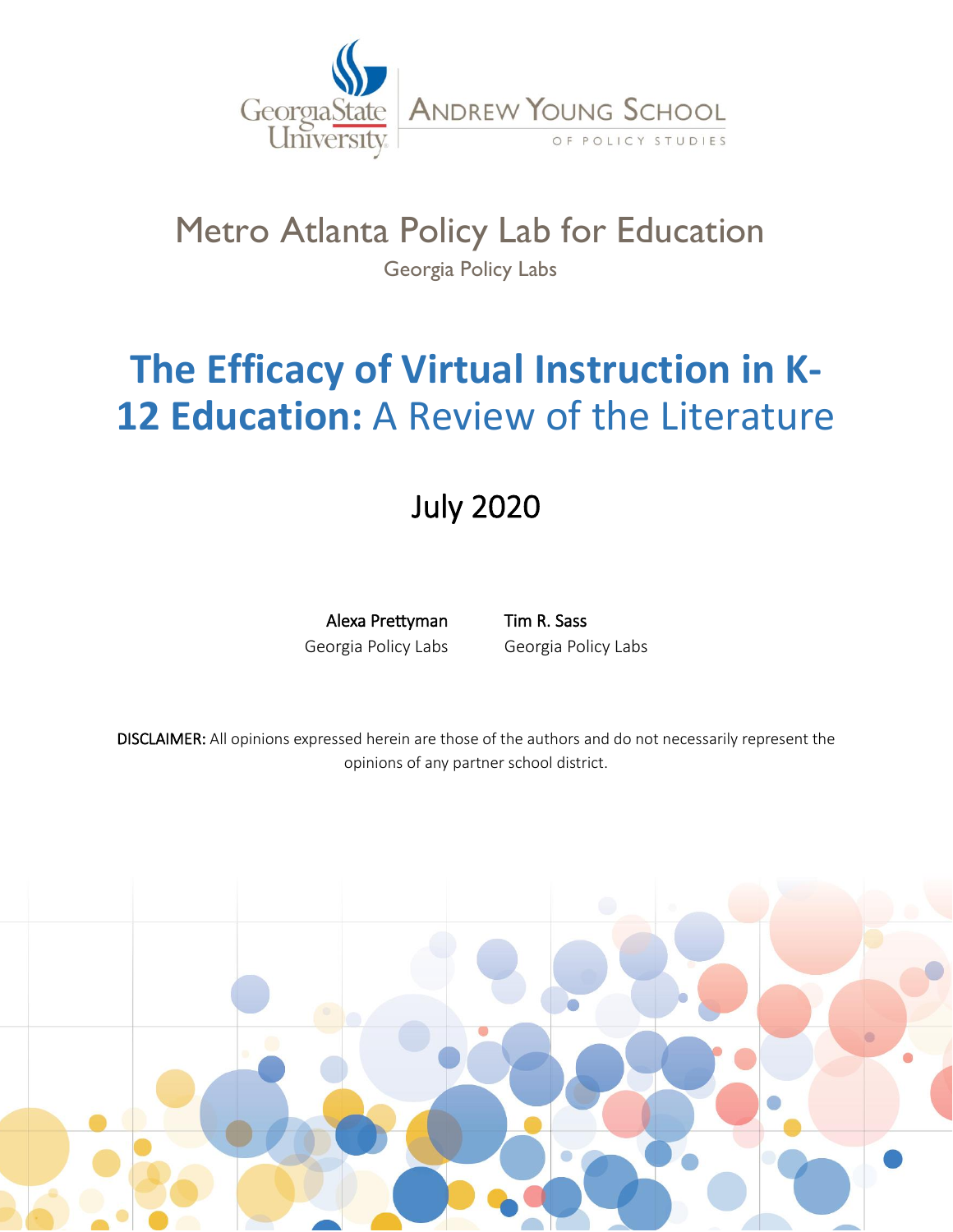## **Contents**

| The Importance of Teacher Communication and Class Size in the Virtual Environment  6 |  |
|--------------------------------------------------------------------------------------|--|
|                                                                                      |  |
|                                                                                      |  |
|                                                                                      |  |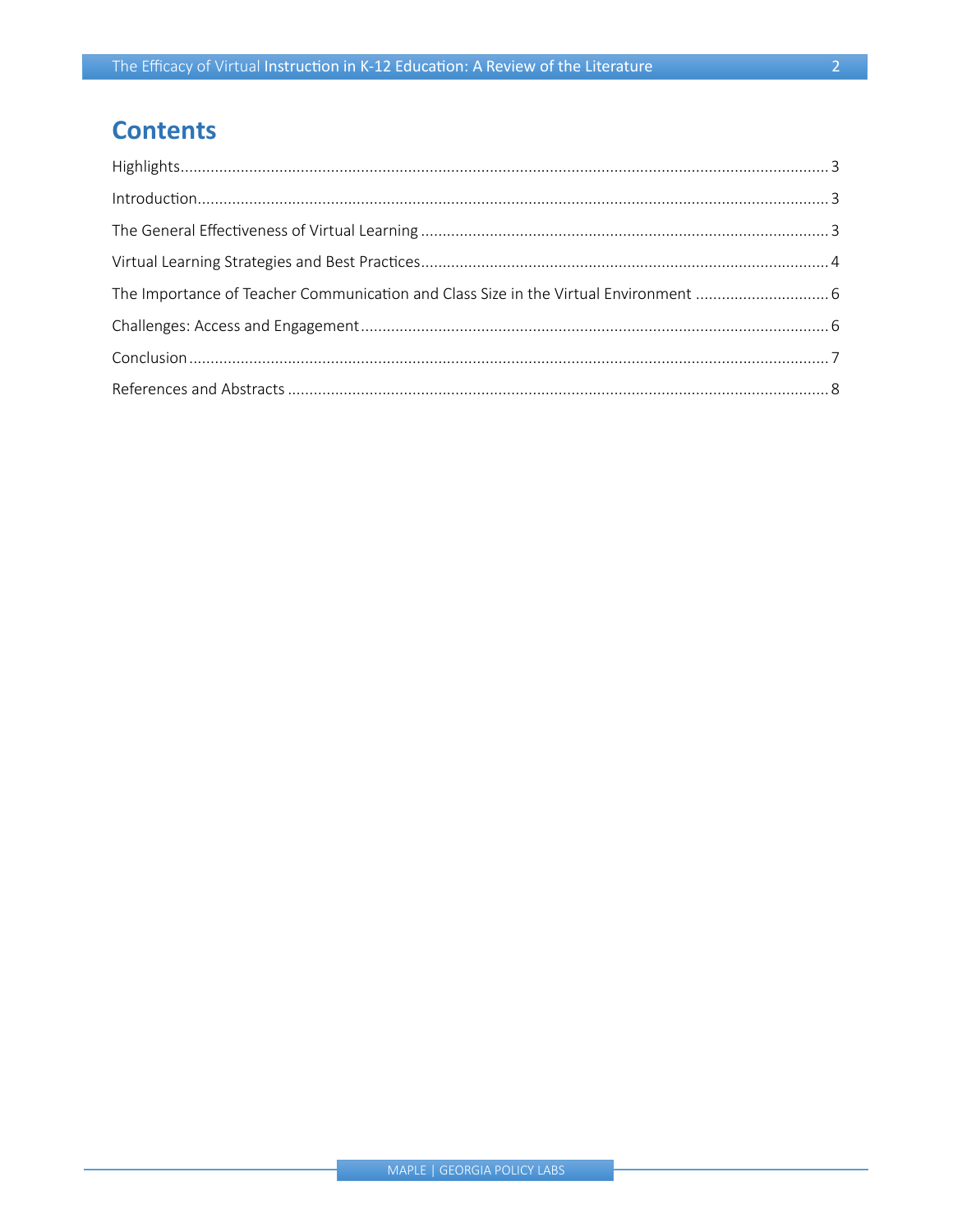#### <span id="page-2-0"></span>**HIGHLIGHTS**

- Multiple studies find large negative effects of attending a virtual charter school (relative to a brickand-mortar school) on student achievement.
- There is a lack of rigorous research on instructional strategies in virtual education that provide clear implications for the use of particular instructional practices.
- Evidence on the impact of teacher experience and teacher-student interactions in K-12 virtual learning environments is inconsistent.
- A prerequisite to student learning in a virtual environment is student engagement with the material. Several studies find that low-cost informational "nudges" can boost engagement.

### <span id="page-2-1"></span>**INTRODUCTION**

In the midst of the COVID-19 pandemic, school districts in metro Atlanta and across the country were forced to close their buildings and rely on remote learning strategies, including online or virtual instruction. It now appears likely that virtual instruction will be part of the overall instructional strategy for many school districts in school year (SY) 2020-21, either as a full-time option for parents who are concerned about their children participating in in-person instruction or as part of a hybrid strategy to implement social distancing measures in schools.

This brief summarizes the evidence on virtual learning in K-12 education and provides guidance on the efficacy of virtual learning as well as best practices in virtual education. An important caveat is that what is known about virtual learning is based on instruction in "normal" times when parents and teachers are not forced to work at home, are not facing the stresses resulting from a public health crisis and economic recession, and in-person instruction is a readily-available alternative to virtual learning. Findings from prior research may not translate directly to the current situation because the home and teaching environment may be substantially different during the COVID-19 pandemic, all schools are thrust into providing virtual learning, and many schools may implement a mix of virtual and in-person learning.

### <span id="page-2-2"></span>**THE GENERAL EFFECTIVENESS OF VIRTUAL LEARNING**

The literature on remote learning/virtual education in the K-12 context is relatively sparse. Pre-pandemic, the most prevalent form of online instruction was where students enrolled in brick-and-mortar schools took individual courses online to access courses not offered locally or for credit recovery. The evidence on such individual virtual course taking is mixed.<sup>1</sup> In an experimental study, Heppen et al. (2017) reported that students in an online credit recovery course found the course more difficult, were less likely to recover credit, and scored lower on a post-test than did their counterparts assigned to a face-to-face version of the course, but these differences in math outcomes did not persist over time. In contrast, Hart et al. (2019) studied the Florida Virtual School (FLVS) and found that, in credit recovery courses, virtual instruction was associated with a higher likelihood of taking and passing follow-on courses, whereas for first-time course taking, there were positive effects on passing the course but negative effects on taking

<sup>&</sup>lt;sup>1</sup> See the Research Alliance (2020) and NASCA & Public Impact (2015) for detailed literature reviews about virtual learning.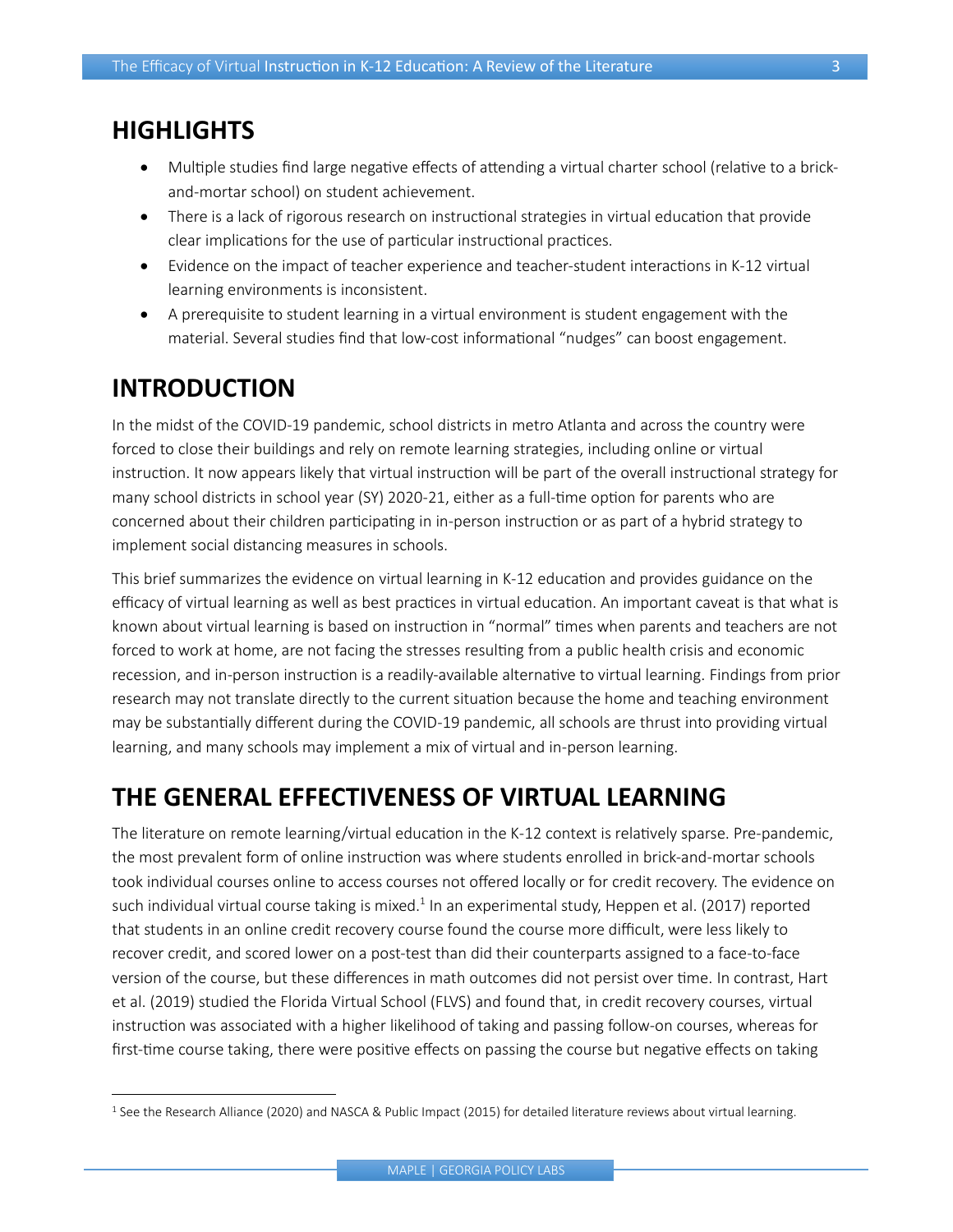and passing subsequent courses. Similarly, Chingos and Schwerdt (2014) found that students who took FLVS courses had null or slightly positive results on standardized tests as compared with their peers.

More relevant to online instruction during the pandemic are studies of virtual charter schools, where all learning occurs remotely. Woodworth et al. (2015), Ahn and McEachin (2017), Bueno (2020), and Fitzpatrick et al. (2020) all found negative effects of attending a virtual charter (relative to a brick-andmortar school) on student achievement. The impacts vary across subjects and grade levels but are nearly always substantial, generally in the range of -0.1 to -0.4 standard deviations (SD) of normalized test scores; these estimates are equivalent to one-fifth to more than a full year of annual learning gains that students normally experience in a brick-and-mortar environment (Lipsey et al., 2012). Likewise, annual reports on charter school performance in Georgia (Sass, various years) indicated that students enrolled in full-time virtual schools perform worse overall than students in non-virtual schools across multiple subjects, with the exception of English Language Arts.

Moreover, attending virtual schools is negatively associated with high school graduation. A descriptive report by the National Education Policy Center documented that on-time graduation rates are 27 percent lower in blended schools and 40 percent lower in fully online schools relative to the national average graduation rate (Molnar et al., 2019).<sup>2</sup> Specific to Georgia, Bueno (2020) found that students who ever attended a full-time virtual school were 10 percentage points less likely to graduate from high school.

#### <span id="page-3-0"></span>**VIRTUAL LEARNING STRATEGIES AND BEST PRACTICES**

There is limited causal evidence on the efficacy of different virtual learning strategies for students in grades K-12.<sup>3</sup> Because few schools have randomized strategies like synchronous teaching, peer collaboration, and educational games across teachers and students, researchers are inferring best practices from the few virtual schools with positive effects.

A recent presentation by Bennett et al. (2020) reviewed the literature related to virtual learning and summarizes what works well in certain environments to develop recommendations for best practices. Another report by the Education Endowment Foundation (2020) summarized key findings from 60 literature reviews of descriptive and causal studies related to blended learning, computer effectiveness, and educational games.

General themes of best practices inferred from these works include

- providing clear explanations and scaffolding in the virtual setting,
- incorporating peer and teacher interactions and feedback,
- using games and simulations to help keep students engaged, and
- being sure material and technological support are available.

Some of these themes come from causal analysis while others are based on less rigorous studies. Even with causal analysis, however, determining the specific mechanism behind effective remote instruction

<sup>2</sup> This report describes the full-time virtual and blended school landscape across the country for school year (SY) 2017-18. In SY 2017-18, the national average graduation rate was 84 percent.

<sup>&</sup>lt;sup>3</sup> Although the causal evidence is limited, the Research Alliance (2020) provides information on personalized learning and specific virtual learning tools and programs.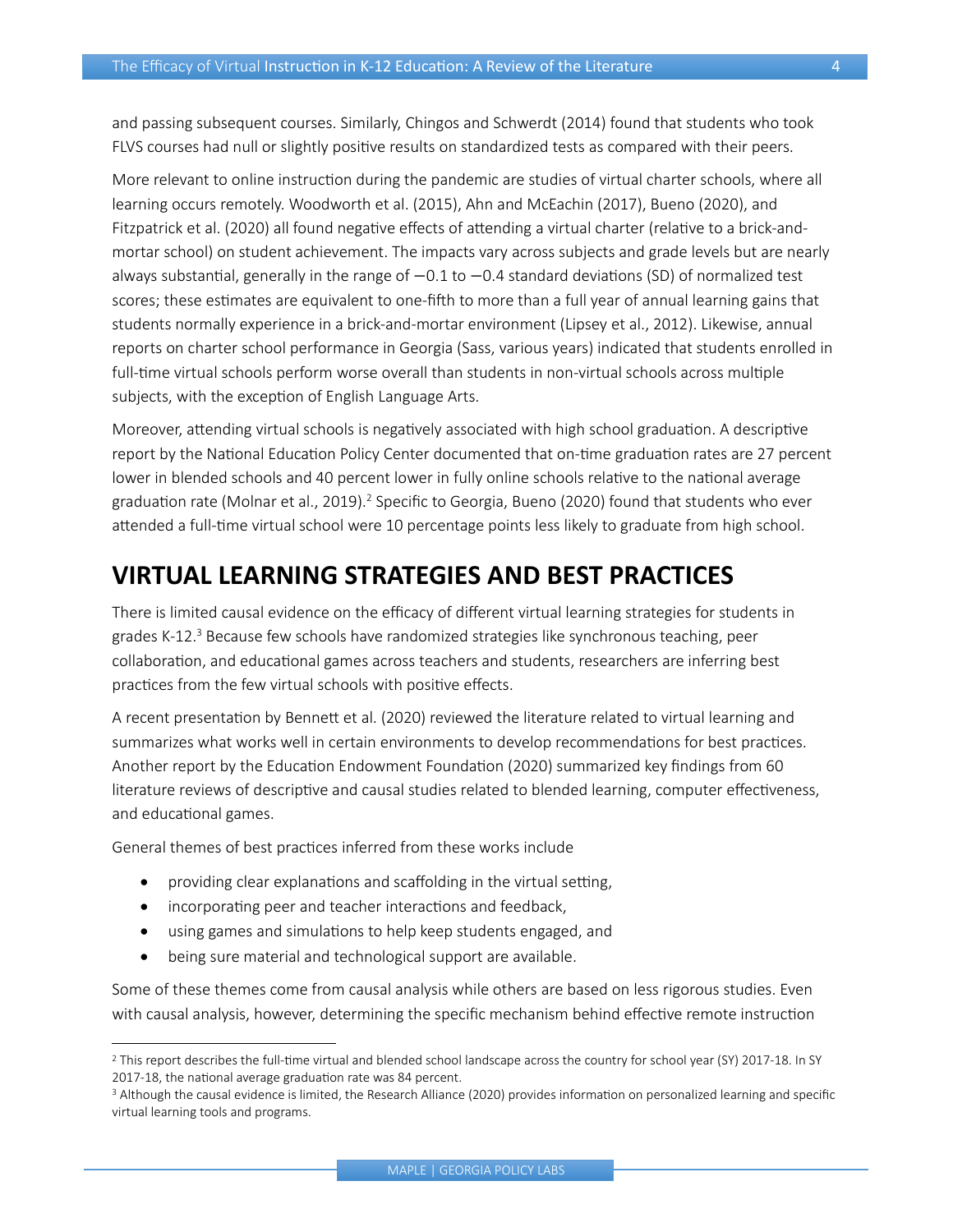that can be applied in the era of the COVID-19 pandemic is difficult for a few reasons. First, of the existing causal evidence, many studies are done in a blended-learning setting and not a fully online setting. For example, Pane et al. (2014) conducted one of the largest evaluations of blended learning across the United States with over 25,000 students from 149 schools. They examined the effectiveness of a technology-based algebra curriculum by assigning teachers in randomly selected schools to adopt Cognitive Tutor Algebra I, which uses a personalized, mastery-learning, blended-learning approach, or continue with their current curriculum. Teachers received four days of training, and the intervention lasted two years, although students were only exposed for one year. There were no impacts on algebra proficiency in the first year but positive effects in the second year. There is no clear explanation why the impact emerged in the second year, as there is not enough evidence to prove that implementation improved as teachers became more familiar with the technology. Additionally, there were not statistically significant effects in middle school—only high school—indicating that this intervention is less helpful among gifted/higher-achieving students (i.e., those that take Algebra I in middle school). Finally, it is unclear which mechanism—the personalization, mastery learning, or blended learning—drove these results, making it difficult to apply the findings from this study to the current environment.

More recently, Jackson and Makarin (2018) randomly gave 363 middle school math teachers in Virginia access to high-quality online "off-the-shelf" lessons that emphasized classroom discussions, scaffolding, and other pedagogical best practices during SY 2012-13. Teachers who received access and support increased their students' math scores by 0.09 SD. Jackson and Makarin (2018) also found that the least effective and first-year teachers experienced larger gains, which they attributed to improved quality of instruction and time savings and may have transferrable implications under the current situation.

Second, in addition to the first limitation, various studies conducted outside the United States have fewer than 100 students participating. A randomized controlled trial in Jerusalem found that fifth-grade students' problem solving skills greatly benefitted from games that incorporated scaffolding (Barzilai & Blau, 2014); a study in Turkey found that seventh-grade students in science classes benefited from animated slides as opposed to regular slides (Aksoy, 2012). A quasi-experimental study among 60 Saudi primary-school students studying English determined that gamification of web-based learning positively impacted student achievement and creative thinking (Aljraiwi, 2019). Scaffolding, animations, and gamification all seem to be potential best practices in other countries, but it is not clear if these findings would hold in the U.S. context.

Among studies within the United States, one study in central Virginia provides some evidence that synchronous learning may be an important factor in online education (Wendt & Rockinson-Szapkiw, 2014). During SY 2012-13, students in five eighth-grade science classes were either assigned to traditional faceto-face collaboration or Edmodo, an educational learning platform that enables teachers and students to collaborate for nine weeks. Students who participated in collaborative activities in the traditional classroom had fewer science misconceptions than students who participated in collaborative activities in the online environment. Moreover, the students in the experimental group acquired more science misconceptions. The authors explained that the higher rate of misconceptions may have been a result of delayed asynchronous communication. The delay in clarifying concepts in the experimental group and the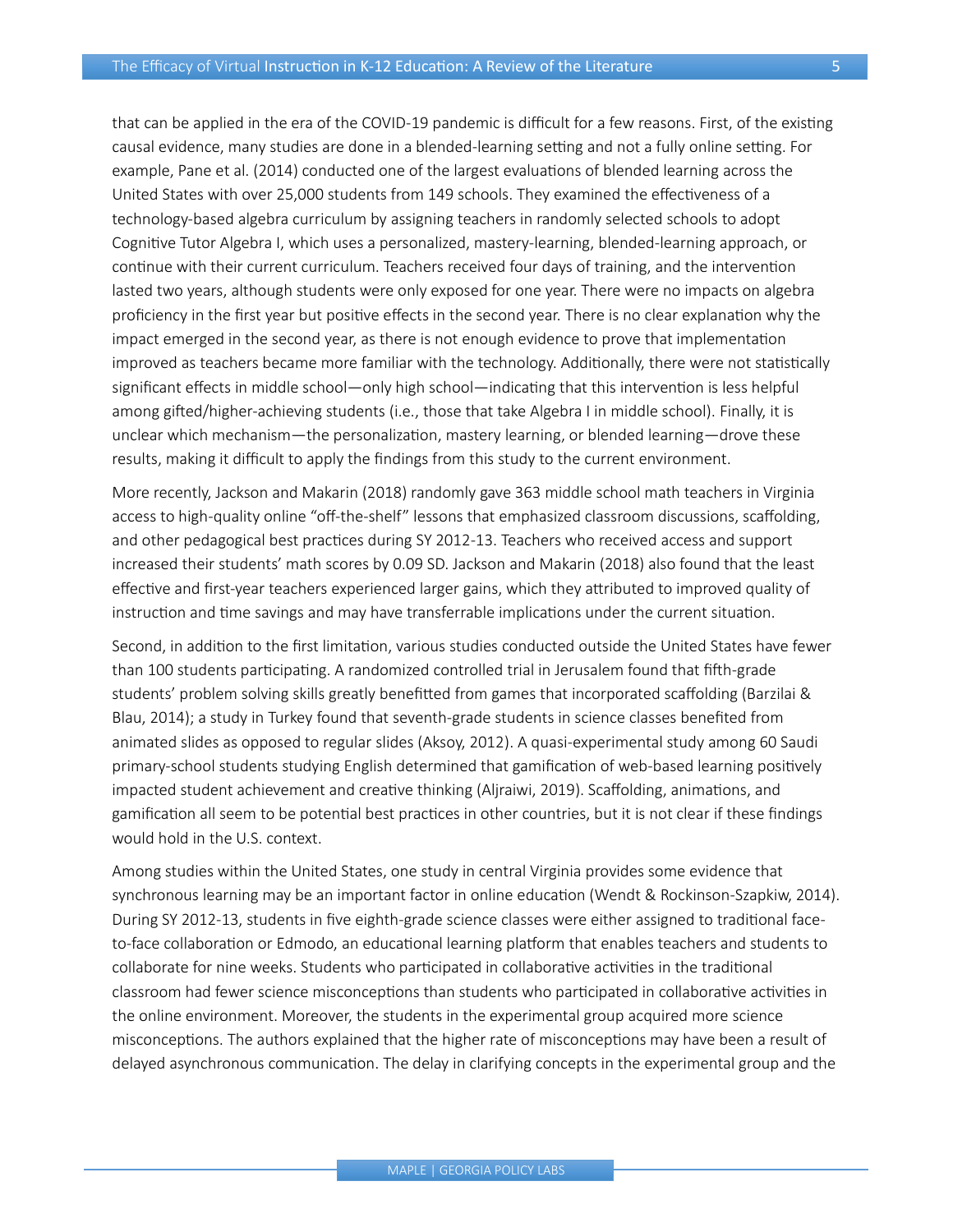immediacy of correction in the traditional face-to-face class may have impacted students' level of understanding.

Another study in Texas found that students were more on-task and engaged with a new blended learning platform that implemented the three e-learning principles of personalization, modality, and redundancy, as opposed to the old platform that did not implement these principles (Mulqueeny et al., 2015). 4 Students using the new platform also had higher sixth-grade math scores. Assignment to treatment was not entirely random,<sup>5</sup> but students performed similarly on the pre-test prior to using the platform. This is one of the few studies that tested the effectiveness of online learning strategies, whereas most of the existing research tested the effectiveness of online instruction relative to in-person instruction.

## <span id="page-5-0"></span>**THE IMPORTANCE OF TEACHER COMMUNICATION AND CLASS SIZE IN THE VIRTUAL ENVIRONMENT**

Teacher experience, particularly additional early-career experience, is one of the most consistent predictive factors of student achievement in face-to-face education (Ladd & Sorensen, 2017; Harris & Sass, 2011; Kane et al., 2008). However, the relationship between general experience and teacher effectiveness is much less clear in the virtual context. In a blended learning environment that imposed the same curriculum for various teachers and students across the country, a descriptive study showed that neither teacher experience nor educational credentials were correlated with student performance (Çakır & Bichelmeyer, 2013). Moreover, the sparse research on student-teacher interactions and student achievement is inconclusive. On one hand, correlational studies found that there was a strong positive relationship between student-teacher interactions and course completion and grades for some classes (Hawkins et al., 2013; Liu & Cavanaugh, 2012). Alternatively, Zhang and Lin (2019) did not find that student-teacher interactions were correlated with student satisfaction; however, unlike the previous studies, they only measured the quantity of interactions and did not consider quality. Finally, some of the evidence related to the effectiveness of virtual schools indicated that large student-to-teacher ratios could be contributing to the negative impacts (Fitzpatrick et al., 2020).

#### <span id="page-5-1"></span>**CHALLENGES: ACCESS AND ENGAGEMENT**

As instruction is shifted to a remote environment, the first challenge is ensuring that all students have access to instructional materials. During spring 2020, most metro-Atlanta school districts utilized their existing online platforms to provide digital content to students, particularly those in upper elementary, middle-school, and high-school grades. Despite districts' efforts to provide digital devices such as laptops or tablets and increase wireless internet access, many students in the metro area still had difficulties

<sup>4</sup> Personalization is more conversational, modality presents words as audio instead of text, and redundancy explains a visual with either audio or text but not both. This study took place in three schools in Texas where one-third of the students were Hispanic, and one-third were White.

<sup>5</sup> Principals determined which teachers and classrooms used the new platform versus the old platform.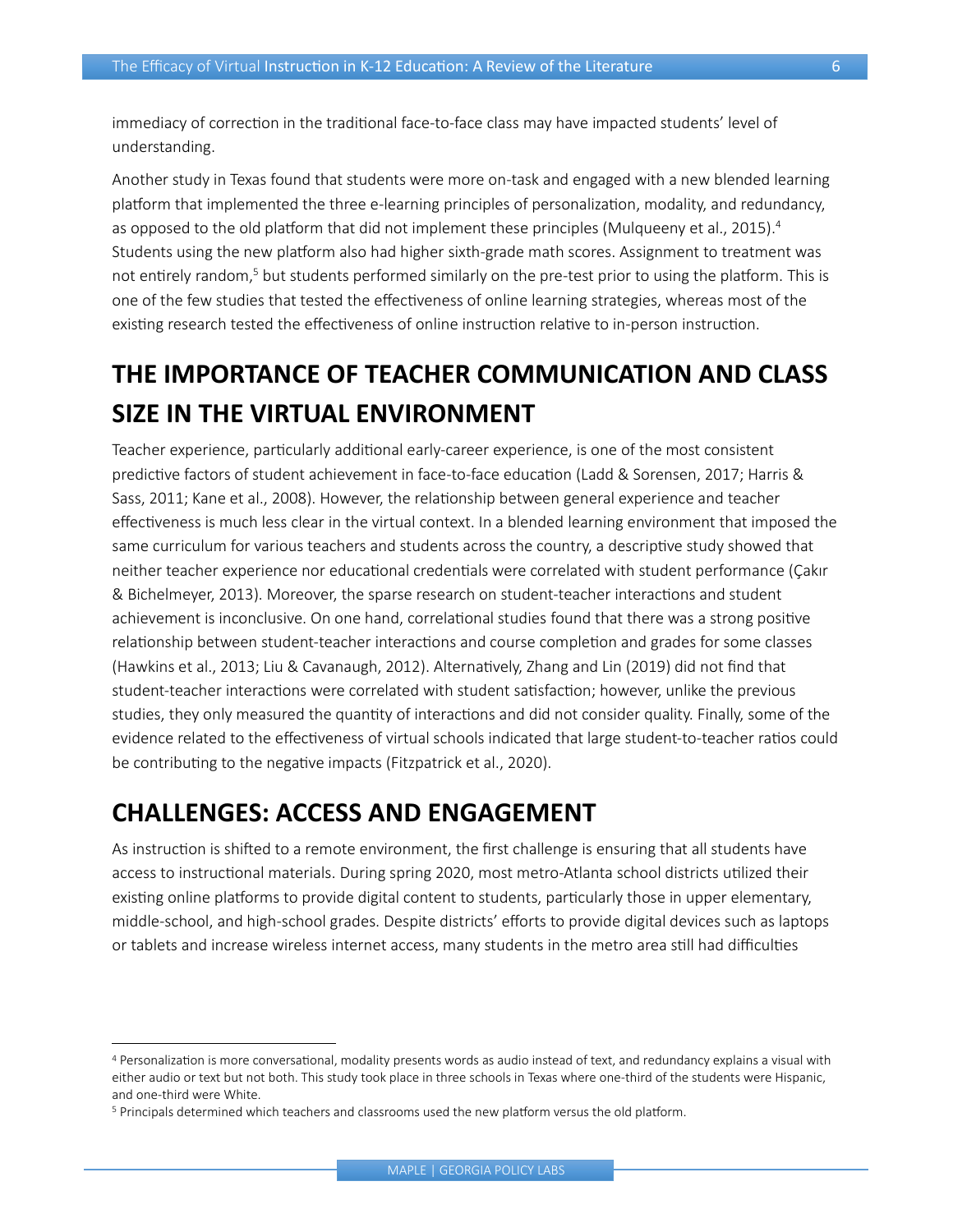accessing online materials (Tagami, 2020; Walker, 2020). Districts also provided workbooks for younger students or as an alternative for families without digital devices and reliable internet access.<sup>6</sup>

Once material is made available, the next challenge is ensuring that students and families engage with the learning environment.<sup>7</sup> Simply providing computers and internet connectivity or distributing workbooks may not be enough to ensure productive engagement.<sup>8</sup> Fortunately, targeted messages or "informational nudges" provide a relatively cheap and scalable way to increase parental online engagement and improve student outcomes (Bergman, 2019; Kraft & Rogers, 2015; Bergman & Chan, 2017). Bergman (2019) found that a simple message that reminded parents about the availability of an online learning management system (where they could track their students' progress in real time) and provided their login information increased usage and student achievement. Other studies also found that teacher-to-parent communication, such as informing parents about their child's missed assignments, increased parental involvement and academic outcomes (Kraft & Rogers, 2015; Bergman & Chan, 2017). Interestingly, providing parents with information about their child's academic performance was twice as effective as reminding parents to check on their child's performance. In other words, "pushing" information was twice as effective as "pulling" information (Bergman, 2019; Bergman, 2014). While these studies did not take place in the context of remote learning during the COVID-19 pandemic, they do provide encouraging evidence that informational nudges could be a useful tool to promote engagement in virtual learning for those who have been able to overcome impediments to access.

#### <span id="page-6-0"></span>**CONCLUSION**

Overall, the evidence on virtual learning relative to face-to-face learning is less than promising. Fully online charter schools generally produce substantially smaller learning gains than do full-time brick-andmortar schools. However, given the current public health crisis, schools may have little choice in providing some or all instruction remotely. Thus, a major concern is how to provide the best remote instruction possible under the current circumstances. Unfortunately, existing research provides little reliable evidence on which online learning practices are most effective, and the few existing causal studies yield inconsistent results. Similarly, there is a lack of consistent evidence on the relationship between teacher experience and effectiveness in an online learning environment. While the lack of guidance from prior research is disappointing, it highlights the critical need to learn from the shift to remote learning when schools closed in March 2020 and the subsequent impacts of alternative strategies on student outcomes.

One area where existing research yields strong and consistent evidence is the use of informational nudges to promote engagement in online learning. Several studies have demonstrated that simple information

<sup>6</sup> Walker (2020) describes some of the strategies employed by districts in the greater Atlanta-metro area. See [crpe.org/current](https://www.crpe.org/current-research/covid-19-school-closures)[research/covid-19-school-closures](https://www.crpe.org/current-research/covid-19-school-closures) for a nationwide summary of district responses to COVID-19 closures, including some metro-Atlanta districts.

 $7$  Engagement is predictive of better student performance. See Castro et al. (2015) for a meta-analysis on parental involvement and student achievement. See Handbook of Research on Student Engagement (chapters 5 and 24) for information about student engagement and academic outcomes.

<sup>8</sup> Two studies, Fairlie and Robinson (2013) and Vigdor et al. (2014), find that simply providing digital devices to students enrolled in brick-and-mortar schools did not boost student achievement or reduce racial achievement gaps.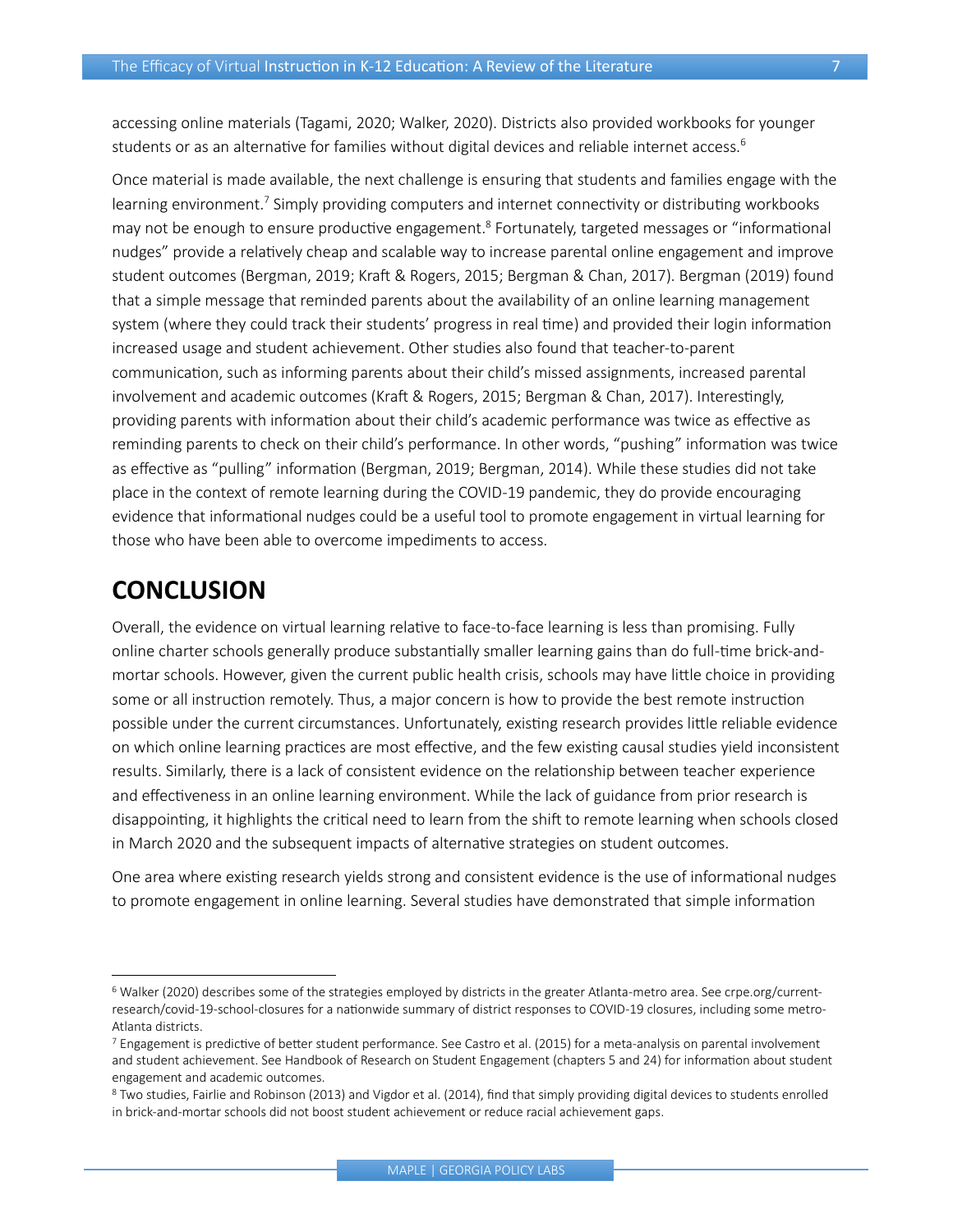messages or "nudges" can significantly boost engagement in remote learning and lead to improved student outcomes.

#### <span id="page-7-0"></span>**REFERENCES AND ABSTRACTS**

Ahn, J. & McEachin, A. 2017. Student Enrollment Patterns and Achievement in Ohio's Online Charter Schools. *Educational Researcher,* 46(1): 44-57.

*ABSTRACT*—We utilize state data of nearly 1.7 million students in Ohio to study a specific sector of online education: K–12 schools that deliver most, if not all, education online, lack a brick-and-mortar presence, and enroll students full-time. First, we explore e-school enrollment patterns and how these patterns vary by student subgroups and geography. Second, we evaluate the impact of e-schools on students' learning, comparing student outcomes in e-schools to outcomes in two other schooling types, traditional charter schools and traditional public schools. Our results show that students and families appear to selfsegregate in stark ways where low-income, lower achieving White students are more likely to choose eschools while low-income, lower achieving minority students are more likely to opt into the traditional charter school sector. Our results also show that students in e-schools are performing worse on standardized assessments than their peers in traditional charter and traditional public schools. We close with policy recommendations and areas for future research.

Aksoy, G. (2012). The Effects of Animation Technique on the 7th Grade Science and Technology Course. *Creative Education*, 3, 304-308. [DOI: 10.4236/ce.2012.33048](https://www.researchgate.net/publication/276489669_The_Effects_of_Animation_Technique_on_the_7th_Grade_Science_and_Technology_Course)

*ABSTRACT*—The purpose of this study is to determine the effect of animation technique on academic achievement of students in the "Human and Environment" unit lectured as part of the Science and Technology course of the seventh grade in primary education. The sample of the study consists of 58 students attending to the 7th grade of Erzurum MEB Yildizkent IMKB primary school under two different classes during the 2011- 2012 academic year. While the lectures in the class designated as the animation group were given with animation technique, in the class designated as the control group, PowerPoint presentations were utilized along with the traditional teaching methods. According to the findings, it was determined that animation technique is more effective than traditional teaching methods in terms of enhancing students' achievement. It was also determined in the study that the PowerPoint presentations used together with the traditional teaching methods provided to the control group significantly help the students to increase their academic achievement.

Aljraiwi, S. 2019. Effectiveness of gamification of web-based learning in improving academic achievement and creative thinking among primary school students. *International Journal of Education and Practice,* 7(3): 242-257.

*ABSTRACT*—Gamification is one of the most significant modern trends in educational technology. The present study aims to identify the effectiveness of gamification of web-based learning on academic achievement and creative thinking among primary school students. A learning environment was designed based on gamification of web-based learning. A quasi-experimental approach was utilized to identify the effect of the independent variable, gamification, on the dependent variables, academic achievement and creative thinking among participants. An academic achievement test and the Torrance test of creative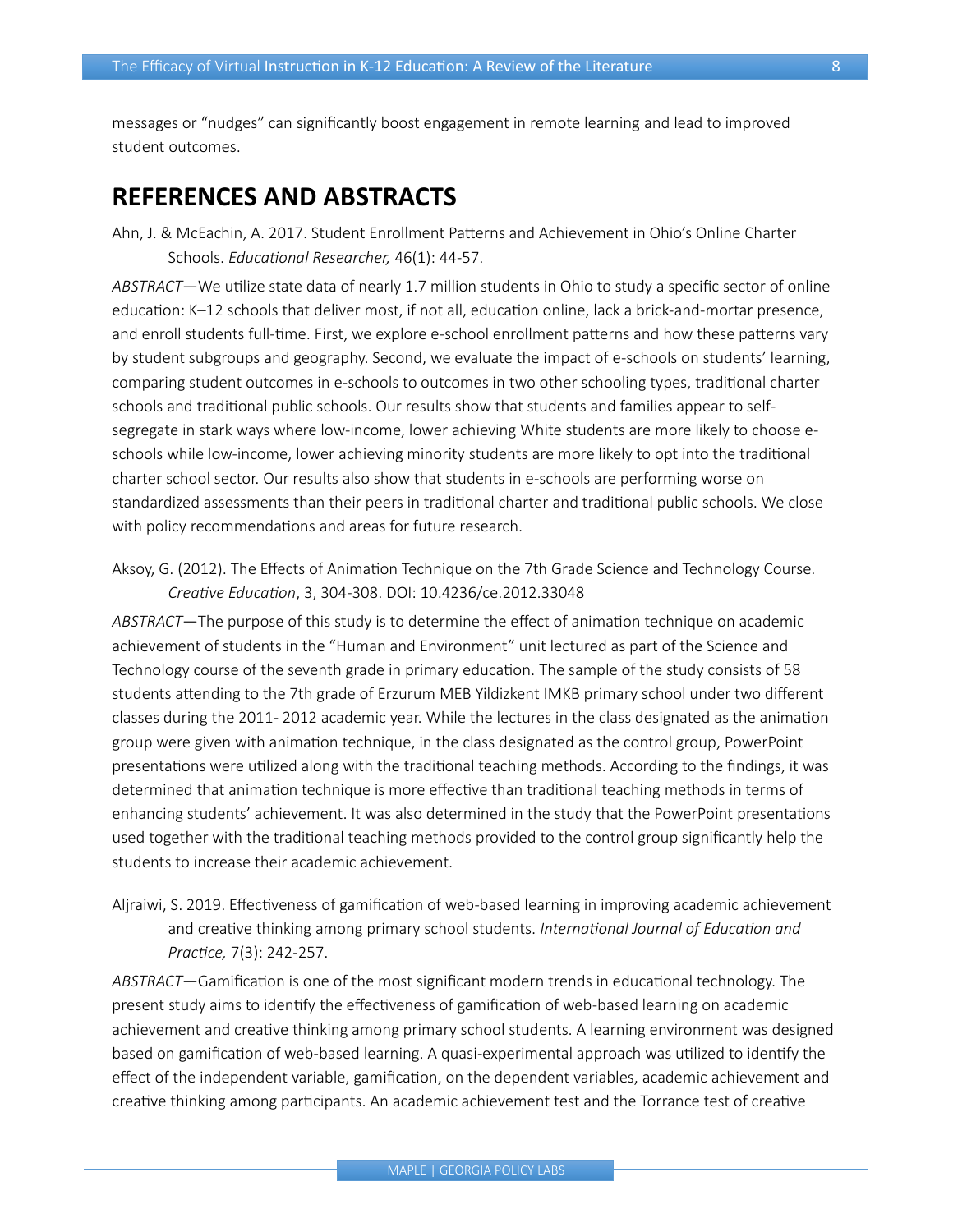thinking were applied to the participants. Results revealed that there was a statistically significant difference between the means of scores of the experimental and control groups in the post-test academic achievement test and the Torrance test of creative thinking in favor of the experimental group. This suggests a high level of academic achievement and creative thinking after using gamification.

Barzilai, S., & Blau, I. (2014). Scaffolding game-based learning: Impact on learning achievements, perceived learning, and game experiences. *Computers & Education*, 70, 65-79.

*ABSTRACT*—One of the central challenges of integrating game-based learning in school settings is helping learners make the connections between the knowledge learned in the game and the knowledge learned at school, while maintaining a high level of engagement with game narrative and gameplay. The current study evaluated the effect of supplementing a business simulation game with an external conceptual scaffold, which introduces formal knowledge representations, on learners' ability to solve financialmathematical word problems following the game, and on learners' perceptions regarding learning, flow, and enjoyment in the game. Participants (Mage = 10.10 years) were randomly assigned to three experimental conditions: a "study and play" condition that presented the scaffold first and then the game, a "play and study" condition, and a "play only" condition. Although no significant gains in problem-solving were found following the intervention, learners who studied with the external scaffold before the game performed significantly better in the post-game problem-solving assessment. Adding the external scaffold before the game reduced learners' perceived learning. However, the scaffold did not have a negative impact on reported flow and enjoyment. Flow was found to significantly predict perceived learning and enjoyment. Yet, perceived learning and enjoyment did not predict problem-solving and flow directly predicted problem solving only in the "play and study" condition. We suggest that presenting the scaffold may have "problematized" learners' understandings of the game by connecting them to disciplinary knowledge. Implications for the design of scaffolds for game-based learning are discussed.

Bergman, P. 2014. Parent-child information frictions and human capital investment: evidence from a field experiment. Working Paper, Teachers College Columbia University. Retrieved from [columbia.edu/~psb2101/BergmanSubmission.pdf](http://www.columbia.edu/~psb2101/BergmanSubmission.pdf)

*ABSTRACT*—This paper studies information frictions between parents and their children, and how these affect human capital investments. I provide detailed, biweekly information to a random sample of parents about their child's missed assignments and grades and find parents have upwardly-biased beliefs about their child's effort. Providing additional information attenuates this bias and improves student achievement. Using data from the experiment, I then estimate a persuasion game between parents and their children that shows the treatment effect is due to a combination of more accurate beliefs and reduced monitoring costs. The experimental results and policy simulations from the model demonstrate that improving the quality of school reporting or providing frequent information to parents about their child's effort in school can produce gains in achievement at a low cost.

Bergman, P. 2019. Nudging Technology Use: Descriptive and Experimental Evidence from School Information Systems. *Education Finance and Policy*. Forthcoming.

*ABSTRACT*—As schools are making significant investments in education technologies, it is important to assess whether various products are adopted by their end users and whether they are effective as used.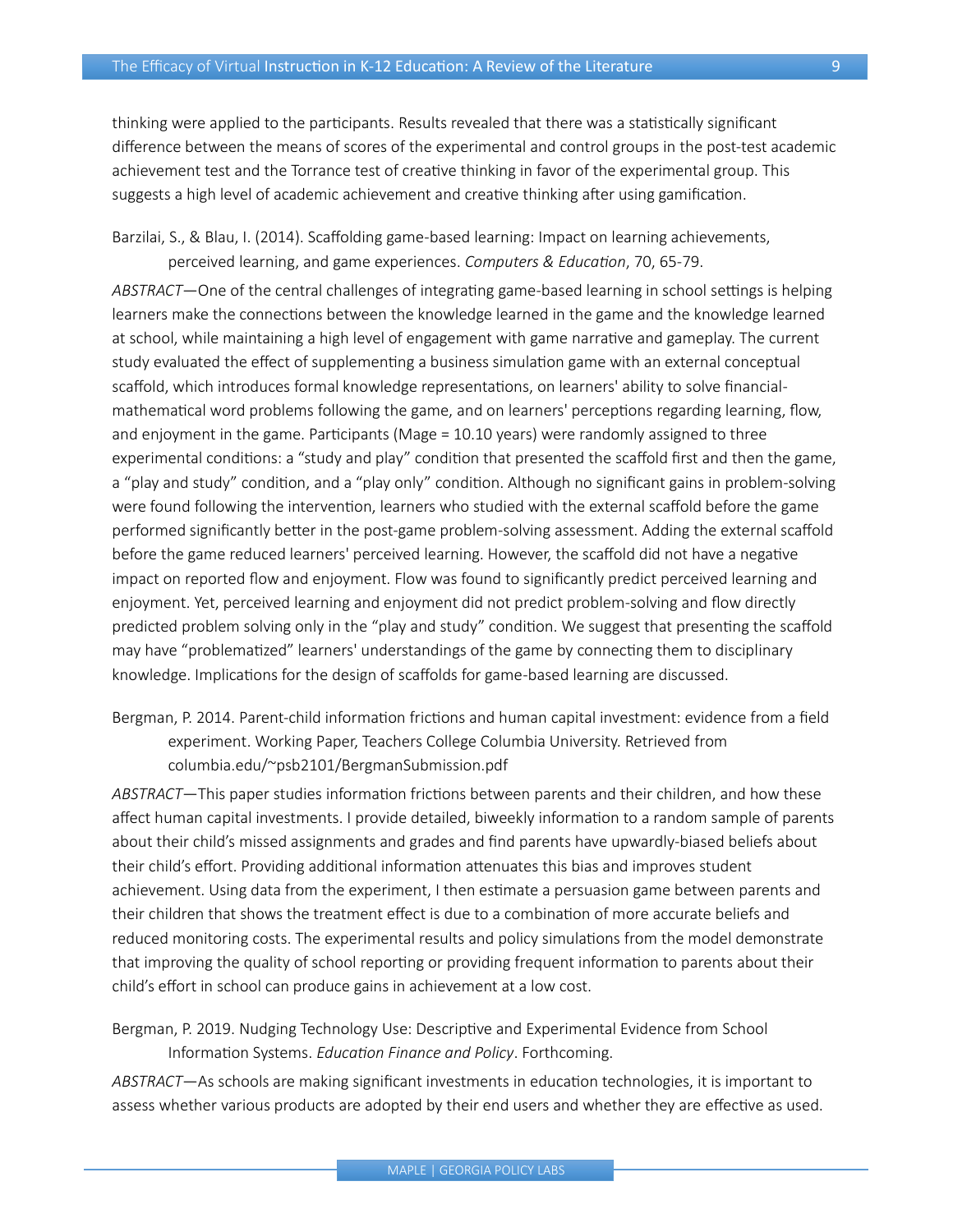This paper studies the adoption and ability to promote usage of one type of technology that is increasingly ubiquitous: school-to-parent communication technologies. Analyzing usage data from a Learning Management System across several hundred schools and then conducting a two-stage experiment across 59 schools to nudge the use of this technology by families, I find that 57% of families ever use it and adoption correlates strongly with measures of income and student achievement. While a simple nudge increases usage and modestly improves student achievement, without more significant intervention to encourage usage by disadvantaged families, these technologies may exacerbate gaps in information access across income and performance levels.

Bergman, P. & Chan, E. 2017. Leveraging technology to engage parents at scale: evidence from a randomized control trial. *Working Paper.* 

*ABSTRACT*—While leveraging parents has the potential to increase student performance, programs that do so are often costly to implement or they target younger children. We partner text-messaging technology with school information systems to automate the gathering and provision of information to parents at scale. In a field experiment across 22 middle and high schools, we used this technology to send automated text-message alerts to parents about their child's missed assignments, grades, and class absences. We pre-specified five primary outcomes. The intervention reduces course failures by 38% and increases class attendance by 17%. Students are more likely to be retained in the district. There are no effects on test scores, however. The positive effects are particularly large for students with below-average GPA and students in high school. As in previous research, the intervention appears to change parents' beliefs about their child's performance and increases parent monitoring. Our results show that this type of automated technology can improve student effort relatively cheaply and at scale.

Bueno, C. 2020. Bricks and Mortar vs. Computers and Modems: The Impacts of Enrollment in K-12 Virtual Schools. (EdWorkingPaper: 20-250). Retrieved from Annenberg Institute at Brown University: [doi.org/10.26300/kahb-5v62](https://doi.org/10.26300/kahb-5v62)

*ABSTRACT*—The COVID-19 pandemic has put virtual schooling at the forefront of policy concerns, as millions of children worldwide shift to virtual schooling with hopes of "slowing the spread." Given the emergency shift to online education, coupled with the large increase in demand for virtual education over the last decade, it is imperative to explore the impacts of virtual education on student outcomes. This paper estimates the causal effect of full-time virtual school attendance on student outcomes with important implications for school choice, online education, and education policy. Despite the increasing demand for K-12 virtual schools over the past decade, little is known about the impact of full-time virtual schools on students' cognitive and behavioral outcomes. The existing evidence on the impact of online education on students' outcomes is mixed. I use a longitudinal data set composed of individual-level information on all public-school students and teachers throughout Georgia from 2007 to 2016 to investigate how attending virtual schools influences student outcomes. I implement a variety of econometric specifications to account for the issue of potential self-selection into full-time virtual schools. I find that attending a virtual school leads to a reduction of 0.1 to 0.4 standard deviations in English Language Arts, Mathematics, Science, and Social Studies achievement test scores for students in elementary and middle school. I also find that ever attending a virtual school is associated with a 10 percentage point reduction in the probability of ever graduating from high school. This is early evidence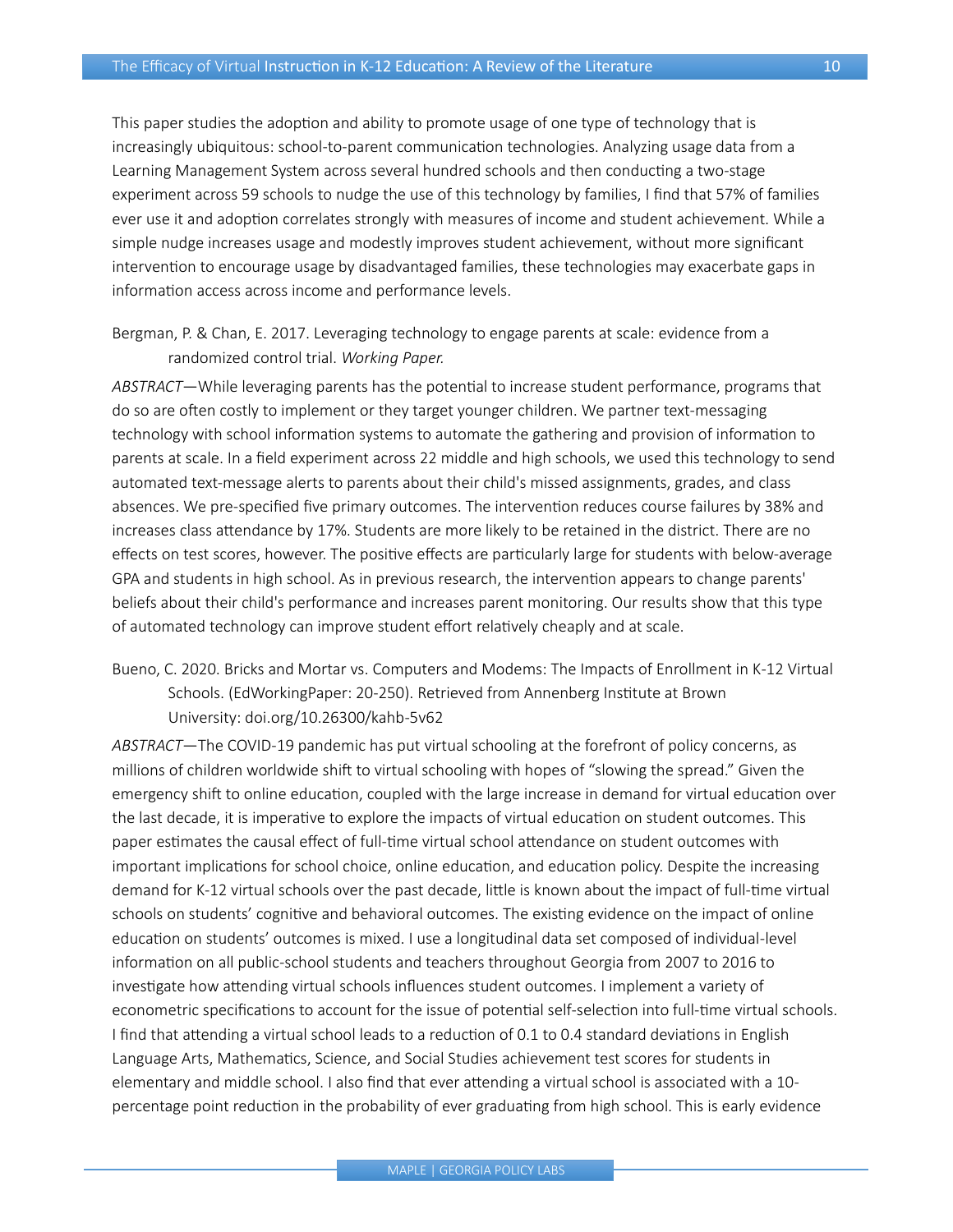that full-time virtual schools as a type of school choice could be harmful to students' learning and future economic opportunities, as well as a sub-optimal use of taxpayer money.

Çakır, H. & Bichelmeyer, B. (2016). Effects of teacher professional characteristics on student achievement: an investigation in blended learning environment with standards-based curriculum. *Interactive Learning Environments*, 24(1): 20-32, [DOI: 10.1080/10494820.2013.817437](https://www.tandfonline.com/doi/abs/10.1080/10494820.2013.817437?journalCode=nile20)

*ABSTRACT*—Use of different teaching materials and curriculum for the same subjects is always a confounding factor in studies investigating teacher characteristics and student achievement. The purpose of this study is to understand the effects of different teacher qualities on student achievement in high schools with a standards-based curriculum delivered over a blended learning environment. Utilizing quantitative research approach, this study investigates the effects of teacher characteristics and teaching practices in a course offered through Cisco Networking Academy, which has a standards-oriented curriculum delivered online. Participants in the study were 226 teachers and 3,299 students from Networking Academies located in the USA. The findings suggest that certain teacher characteristics such as teaching experience, degree, and primary teaching field do not have effects on student achievement.

Castro, M., Expósito-Casas, E., López-Martín, E., Lizasoain, L., Navarro-Asenciod, E., Gaviria, J. 2015. Parental involvement on student academic achievement: A meta-analysis. *Educational Research Review,* 14:33-46. [DOI: 10.1016/j.edurev.2015.01.002](https://doi.org/10.1016/j.edurev.2015.01.002)

*ABSTRACT*—This paper is a quantitative synthesis of research into parental involvement and academic achievement through a meta-analysis of 37 studies in kindergarten, primary, and secondary schools carried out between 2000 and 2013. Effect size estimations were obtained by transforming Fisher's correlation coefficient. An analysis has also been conducted of the heterogeneity of the magnitudes grouped according to different moderator variables, and a study of the publication bias affecting metaanalytical studies. The results show that the parental models most linked to high achievement are those focusing on general supervision of the children's learning activities. The strongest associations are found when the families have high academic expectations for their children, develop and maintain communication with them about school activities, and help them to develop reading habits.

Chingos, M. & Schwerdt, G. 2014. Virtual Schooling and Student Learning: Evidence from the Florida Virtual School. Working paper, Harvard Kennedy School, Taubman Center for State and Local Government, Program on Education Policy and Governance. Retrieved from [econstor.eu/bitstream/10419/113202/1/VfS\\_2015\\_pid\\_39.pdf](https://www.econstor.eu/bitstream/10419/113202/1/VfS_2015_pid_39.pdf)

*ABSTRACT*—Online education options have proliferated in recent years, with significant growth occurring at state sponsored virtual schools. However, there is no prior credible evidence on the quality of virtual courses compared to in-person courses in U.S. secondary education. We compare the performance of students who took core courses in algebra and English at their traditional public high school to the performance of students who took the same courses through the Florida Virtual School, the largest state virtual school in the U.S. We find that FLVS students are positively selected in terms of prior achievement and demographics but perform about the same or somewhat better on state tests once their pre-highschool characteristics are taken into account. We find little evidence of treatment effect heterogeneity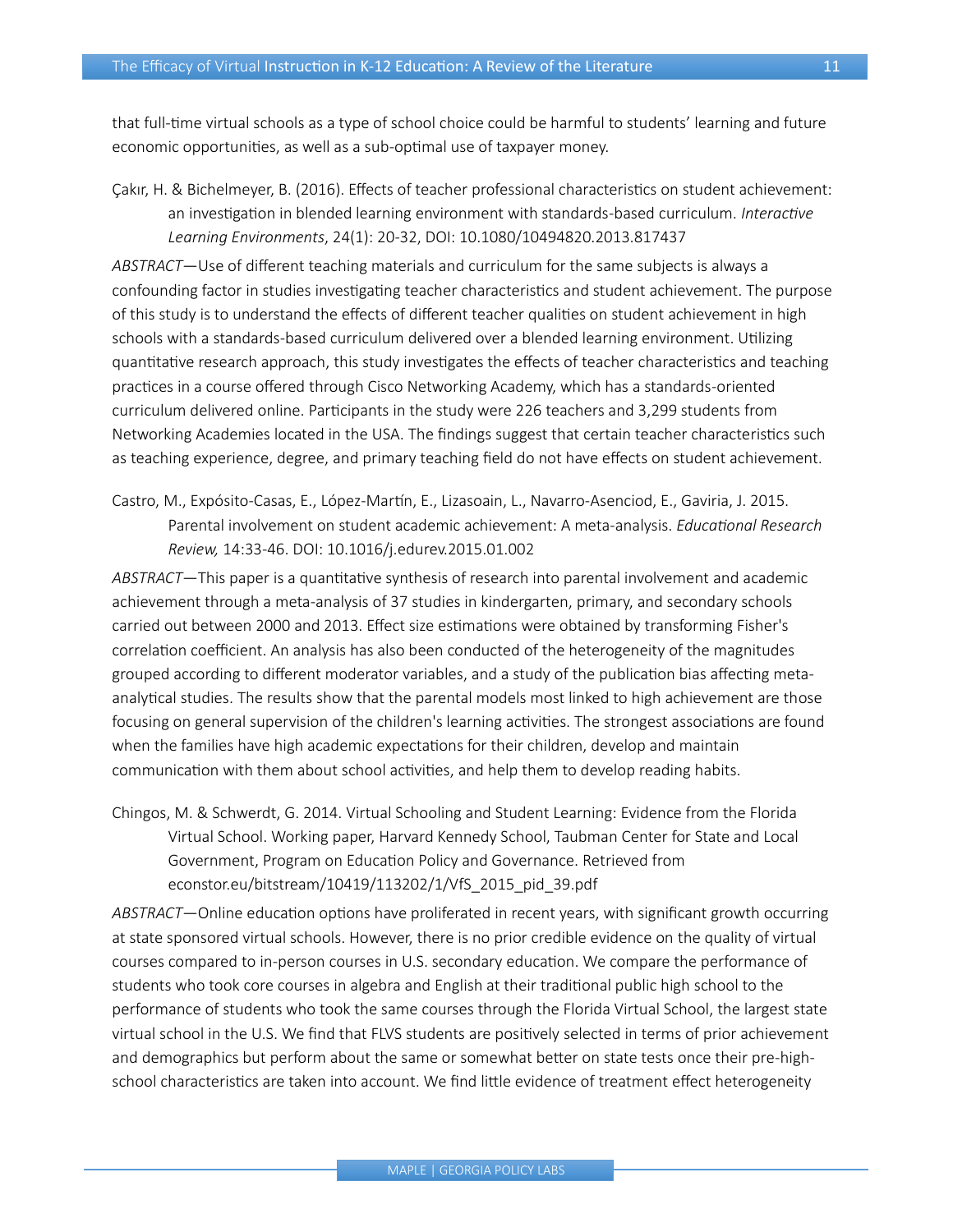across a variety of student subgroups, and no consistent evidence of negative impacts for any subgroups. Differences in spending between the sectors suggest the possibility of a productivity advantage for FLVS.

Fairlie, R. & Robinson, J. 2013. Experimental Evidence on the Effects of Home Computers on Academic Achievement among Schoolchildren. *American Economic Journal: Applied Economics*, 5 (3): 211- 40.

*ABSTRACT*—Computers are an important part of modern education, yet many schoolchildren lack access to a computer at home. We test whether this impedes educational achievement by conducting the largest-ever field experiment that randomly provides free home computers to students. Although computer ownership and use increased substantially, we find no effects on any educational outcomes, including grades, test scores, credits earned, attendance, and disciplinary actions. Our estimates are precise enough to rule out even modestly-sized positive or negative impacts. The estimated null effect is consistent with survey evidence showing no change in homework time or other "intermediate" inputs in education.

Fitzpatrick, B., Berends, M., Ferrare, J. & Waddington, J. 2020. Virtual Illusion: Comparing student achievement and teacher classroom characteristics in online brick-and-mortar charter schools. *Educational Researcher,* [DOI: 10.3102/0013189X20909814](https://doi.org/10.3102%2F0013189X20909814)

*ABSTRACT*—As researchers continue to examine the growing number of charter schools in the United States, they have focused attention on the significant heterogeneity of charter effects on student achievement. Our article contributes to this agenda by examining the achievement effects of virtual charter schools vis-à-vis brick-and-mortar charters and traditional public schools and whether characteristics of teachers and classrooms explain the observed impacts. We found that students who switched to virtual charter schools experienced large, negative effects on mathematics and English/language arts achievement that persisted over time and that these effects could not be explained by observed teacher or classroom characteristics.

Harris, D., & Sass, T. 2011. Teacher training, teacher quality and student achievement. *Journal of Public Economics* 95(7–8):798–812. DOI[:10.1016/j.jpubeco.2010.11.009](https://www.sciencedirect.com/science/article/abs/pii/S0047272710001696)

*ABSTRACT*—We study the effects of various types of education and training on the productivity of teachers in promoting student achievement. Previous studies on the subject have been hampered by inadequate measures of teacher training and difficulties in addressing the non-random selection of teachers to students and of teachers to training. We address these issues by estimating models that include detailed measures of pre-service and in-service training, a rich set of time-varying covariates, and student, teacher, and school fixed effects. We find that elementary and middle school teacher productivity increases with experience (informal on-the-job training). The largest gains from experience occur in the first few years, but we find continuing gains beyond the first five years of a teacher's career. In contrast, we do not find a consistent relationship between formal professional development training and teacher productivity. However, this may be partly driven by estimation issues as we find more significant positive effects of formal training in the subject-grade combination where estimates should be most precise (middle school math). There is no evidence that teachers' pre-service (undergraduate) training or college entrance exam scores are related to productivity.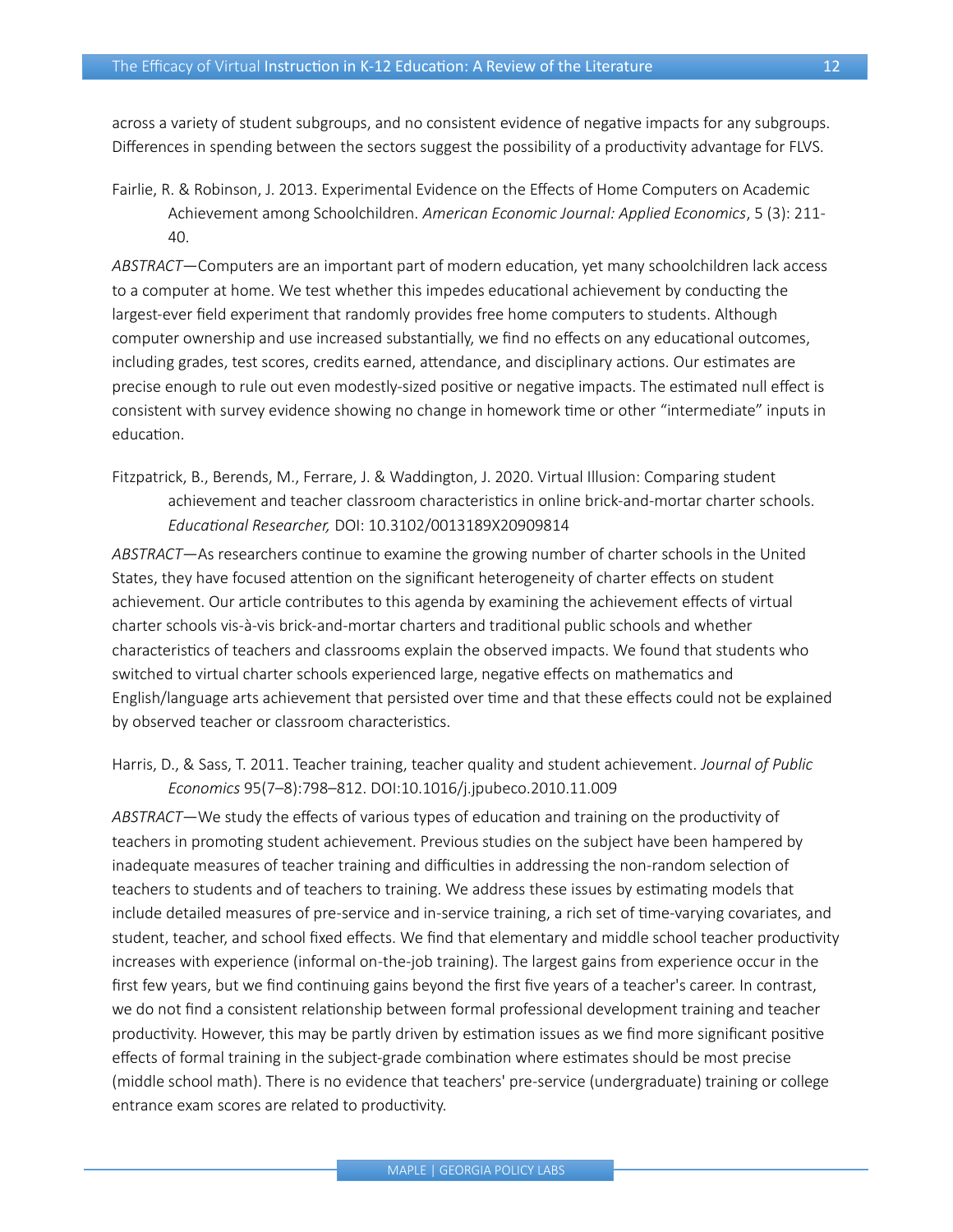Hart, C., Berger, D., Jacob, B., Loeb, S., & Hill, M. 2019. Online learning, offline outcomes: online course taking and high school student performance. *AERA Open,* 5(1): 1-17.

*ABSTRACT*—This article uses fixed effects models to estimate differences in contemporaneous and downstream academic outcomes for students who take courses virtually and face-to-face—both for initial attempts and for credit recovery. We find that while contemporaneous outcomes are positive for virtual students in both settings; downstream outcomes vary by attempt type. For first-time course takers, virtual course taking is associated with decreases in the likelihood of taking and passing follow-on courses and in graduation readiness (based on a proxy measure). For credit recovery students, virtual course taking is associated with an increased likelihood of taking and passing follow-on courses and being in line for graduation. Supplemental analyses suggest that selection on unobservables would have to be substantial to render these results null.

Hawkins, A., Graham, C., Sudweeks, R., & Barbour, M. K. (2013). Course completion rates and student perceptions of the quality and frequency of interaction in a virtual high school. *Distance Education*, 34(1): 64-83.

*ABSTRACT*—This study examined the relationship between students' perceptions of teacher-student interaction and academic performance at an asynchronous, self-paced, statewide virtual high school. Academic performance was measured by grade awarded and course completion. There were 2269 students who responded to an 18-item survey designed to measure student perceptions on the quality and frequency of teacher-student interaction. Quality of interaction was subdivided into three constructs representing feedback, procedural, and social interaction. A confirmatory factor analysis helped to establish the fit of the statistical model for teacher-student interaction. Hierarchical logistical regression indicates that an increase in the quality and frequency of interaction resulted in an increased likelihood of course completion but had minimal influence on grade awarded. The estimated effect for quality and frequency composite items on completion was .83 and .56, respectively. Low practical significance of student-teacher interaction on grade awarded may be the result of mastery-based teaching approaches that skew grades for the completers toward the high end.

Heppen, J., Sorensen, N., Allensworth, E., Walters, K., Rickles, J., Taylor, S., & Michelman, V. 2017. The Struggle to Pass Algebra: Online vs. Face-to-Face Credit Recovery for At-Risk Urban Students, *Journal of Research on Educational Effectiveness*, 10:2, 272-296, DOI: [10.1080/19345747.2016.1168500](https://www.tandfonline.com/doi/abs/10.1080/19345747.2016.1168500?journalCode=uree20)

*ABSTRACT*—Students who fail algebra are significantly less likely to graduate on time, and algebra failure rates are consistently high in urban districts. Identifying effective credit recovery strategies is critical for getting students back on track. Online courses are now widely used for credit recovery, yet there is no rigorous evidence about the relative efficacy of online versus face-to-face credit recovery courses. To address this gap, this study randomly assigned 1,224 ninth graders who failed algebra in 17 Chicago public high schools to take an online or face-to-face algebra credit recovery course. Compared to students in face-to-face credit recovery, students in online credit recovery reported that the course was more difficult, were less likely to recover credit, and scored lower on an algebra posttest. There were no statistically significant differences by condition on any outcomes measured during the second year of high school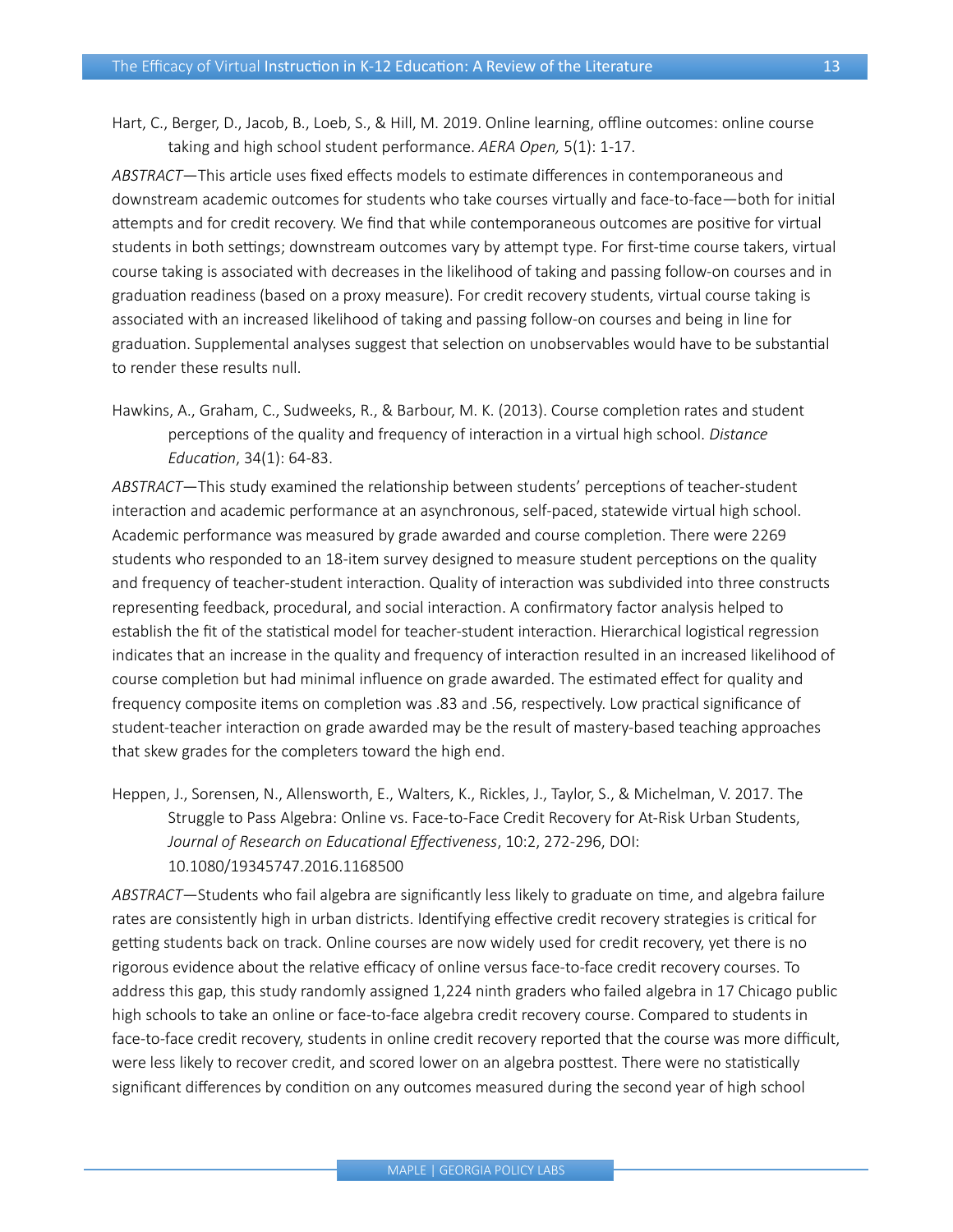(standardized mathematics test and algebra subtest scores, likelihood of passing subsequent math classes, cumulative math credits, or on-track rates). The benefits and challenges of online learning for credit recovery are discussed in light of the findings to date.

Jackson, K. & Makarin, A. 2018. Can Online Off-the-Shelf Lessons Improve Student Outcomes? Evidence from a Field Experiment. *American Economic Journal: Economic Policy*, 10 (3): 226-54.

*ABSTRACT*—Many websites now warehouse instructional materials designed to be taught by teachers in a traditional classroom. What are the potential benefits of the new resources? We analyze an experiment in which we randomly give middle school math teachers access to existing high-quality, off-the-shelf lessons, and in some cases, support to promote their use. Teachers receiving access alone increased students' math achievement by a marginally significant 0.06 of a standard deviation. Teachers who received access and support increased students' math achievement by 0.09 of a standard deviation. Weaker teachers experience larger gains, suggesting that these lessons substitute for teacher skill or efforts. The online materials are more scalable and cost effective than most policies aimed at improving teacher quality, suggesting that, if search costs can be overcome, there is a real benefit to making high-quality instructional materials available to teachers on the Internet.

Kane, T. J., Rockoff, J. E. & Staiger, D. O. 2008. What does certification tell us about teacher effectiveness? Evidence from New York City. *Economics of Education Review* 27(6):615–631. DOI[:10.1016/j.econedurev.2007.05.005](https://www.sciencedirect.com/science/article/abs/pii/S0272775707000775)

*ABSTRACT*—We use six years of panel data on students and teachers to evaluate the effectiveness of recently hired teachers in the New York City public schools. On average, the initial certification status of a teacher has small impacts on student test performance. However, among those with the same experience and certification status, there are large and persistent differences in teacher effectiveness. Such evidence suggests that classroom performance during the first two years is a more reliable indicator of a teacher's future effectiveness. We also evaluate turnover among teachers by initial certification status and the implied impact on student achievement of hiring teachers with predictably high turnover. Given modest estimates of the payoff to experience, even high turnover groups (such as Teach for America participants) would have to be only slightly more effective in each year to offset the negative effects of their high exit rates.

Kraft, M., & Rogers, T. 2015. The underutilized potential of teacher-to-parent communication: evidence from a field experiment. *Economics of Education Review,* 47: 49-63.

*ABSTRACT*—Parental involvement is correlated with student performance, though the causal relationship is less well established. This experiment examined an intervention that delivered weekly one-sentence individualized messages from teachers to the parents of high school students in a credit recovery program. Messages decreased the percentage of students who failed to earn course credit from 15.8% to 9.3%—a 41% reduction. This reduction resulted primarily from preventing drop-outs, rather than from reducing failure or dismissal rates. The intervention shaped the content of parent–child conversations with messages emphasizing what students could improve, versus what students were doing well, producing the largest effects. We estimate the cost of this intervention per additional student credit earned to be less than one-tenth the typical cost per credit earned for the district. These findings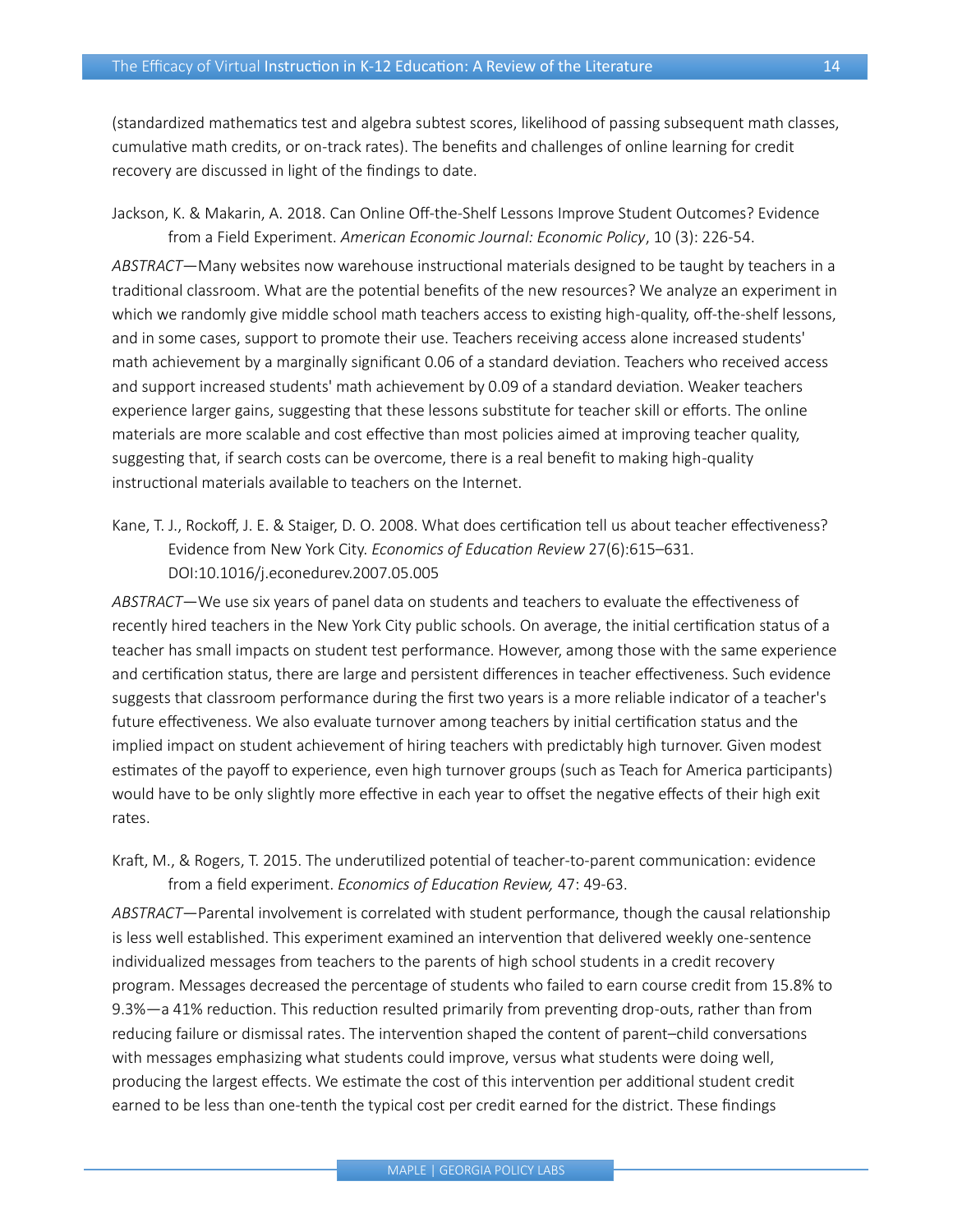underscore the value of educational policies that encourage and facilitate teacher-to-parent communication to empower parental involvement in their children's education.

Ladd, H. & Sorensen, L. 2017. Returns to Teacher Experience: Student Achievement and Motivation in Middle School. *Education Finance and Policy,* 12(2): 241-279.

*ABSTRACT*—We use rich longitudinally matched administrative data on students and teachers in North Carolina to examine the patterns of differential effectiveness by teachers' years of experience. The paper contributes to the literature by focusing on middle school teachers and by extending the analysis to student outcomes beyond test scores. Once we control statistically for the quality of individual teachers using teacher fixed effects, we find large returns to experience for middle school teachers in the form both of higher test scores and improvements in student behavior, with the clearest behavioral effects emerging for reductions in student absenteeism. Moreover, these returns extend well beyond the first few years of teaching. The paper contributes to policy debates by documenting that teachers can and do continue to learn on the job.

Liu, F. & Cavanaugh, C. (2012): Factors influencing student academic performance in online high school algebra. *The Journal of Open, Distance and e-Learning*, 27(2): 149-167 DOI[:dx.doi.org/10.1080/02680513.2012.678613](http://dx.doi.org/10.1080/02680513.2012.678613)

*ABSTRACT*—This paper describes the effect of teacher comments, students' demographic information and learning management system utilization on student final scores in algebra courses in a K–12 virtual learning environment. Students taking algebra courses in a state virtual school in the Midwestern U.S. region during 2007–2008 participated in this study. Student final scores on these courses were collected using tests administered at the end of semester in the virtual school courses. The hierarchical linear modelling technique was used for data analysis to account for the influence of school characteristics on student final scores. The results show these factors have different influences on student final scores in different algebra courses. The discussion of the findings addresses the implications for teaching.

Molnar, A., Miron, G., Elgeberi, N., Barbour, M.K., Huerta, L., Shafer, S.R., Rice, J.K. (2019). Virtual Schools in the U.S. 2019. *Boulder, CO: National Education Policy Center.* Retrieved June 24, 2020 from [nepc.colorado.edu/publication/virtual-schools-annual-2019](http://nepc.colorado.edu/publication/virtual-schools-annual-2019)

*ABSTRACT*—In 2018, virtual schools continued to be a focal point for policymakers. As proponents continued to make the case that virtual education can expand student choices and improve the efficiency of public education, full-time virtual schools (also sometimes referred to as virtual charter schools, virtual academies, online schools, or cyber schools) have attracted a great deal of attention. Many argue that online curriculum can be tailored to individual students more effectively than curriculum in traditional classrooms, giving it the potential to promote greater student achievement than can be realized in traditional brick-and-mortar schools. These claims are not supported by the research evidence; nonetheless, the promise of lower costs—primarily for instructional personnel and facilities—continues to make virtual schools financially appealing to both policymakers and for-profit providers. This report provides disinterested scholarly analyses of the characteristics and performance of fulltime, publicly funded K-12 virtual schools; reviews the relevant available research related to virtual school practices;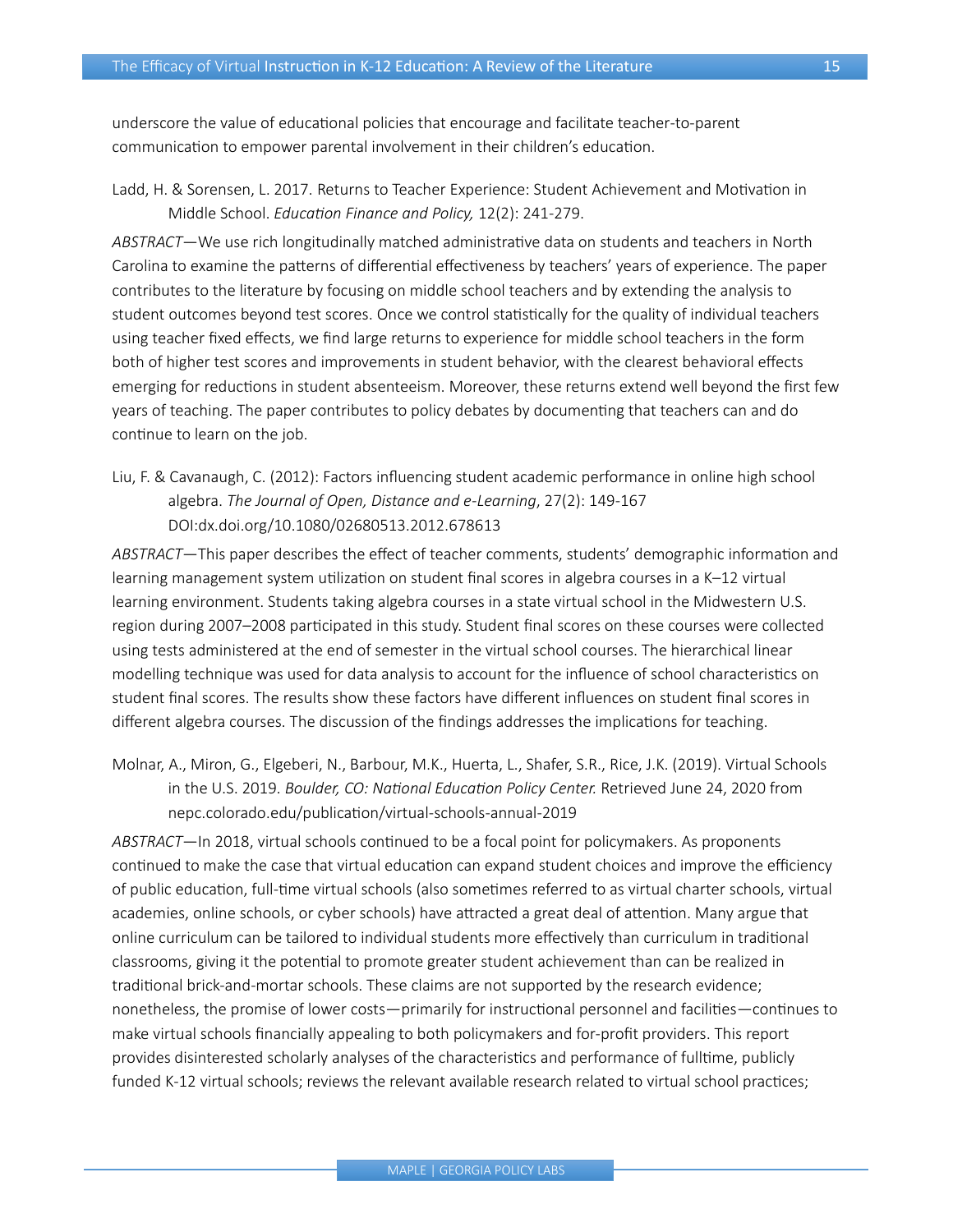provides an overview of recent state legislative efforts to craft virtual schools policy; and offers policy recommendations based on the available evidence.

Mulqueeny, K., Kostyuk, V., Baker, R., & Ocumpaugh, J. 2015. Incorporating effective E-learning principles to improve student engagement in middle-school mathematics. *International Journal of STEM Education,* 2(15).

*ABSTRACT*—*Background:* The expanded use of online and blended learning programs in K-12 STEM education has led researchers to propose design principles for effective e-learning systems. Much of this research has focused on the impact on learning but not how instructional design impacts student engagement, which has a critical impact both on short-term learning and long-term outcomes. Reasoning Mind has incorporated the e-learning principles of personalization, modality, and redundancy into the design of their next-generation blended learning platform for middle-school mathematics, named Genie 3. In three studies, we compare student engagement with the Genie 3 platform to its predecessor, Genie 2, and to traditional classroom instruction. *Results:* Study 1 found very high levels of student engagement with the Genie 2 platform, with 89% time on-task and 71% engaged concentration. Study 2 found that students using Genie 3 spent significantly more time in independent on-task behavior and less time offtask or engaged in on task conversation with peers than students using Genie 2. Students using Genie 3 also showed more engaged concentration and less confusion. Study 3 found that students using Genie 3 spent 93% of their time on-task, compared to 69% in traditional classrooms. They also showed more engaged concentration and less boredom and confusion. Genie 3 students sustained their engagement for the entire class period, while engagement in the traditional classroom dropped off later in the class session. In both study 2 and 3, Genie 3 students showed more growth from pre- to post-test on an assessment of key concepts in sixth-grade mathematics. *Conclusions:* The incorporation of evidence-based e-learning principles into the design of the Genie 3 platform resulted in higher levels of student engagement when compared to an earlier, well-established platform that lacked those principles, as well as when compared to traditional classroom instruction. Increased personalization, the use of multiple modalities, and minimization of redundancy resulted in significant increases in time on-task and engaged concentration but also a decrease in peer interaction. On the whole, this evidence suggests that capturing students' attention, fostering deep learning, and minimizing cognitive load leads to improved engagement, and ultimately better educational outcomes.

Pane, J. F., Griffin, B. A., McCaffrey, D. F., & Karam, R. (2014). Effectiveness of cognitive tutor algebra I at scale. *Educational Evaluation and Policy Analysis*, 36(2), 127–144. DOI[:10.3102/0162373713507480](https://www.researchgate.net/publication/259639036_Effectiveness_of_Cognitive_Tutor_Algebra_I_at_Scale)

*ABSTRACT*—This is article examines the effectiveness of a technology-based algebra curriculum in a wide variety of middle schools and high schools in seven states. Participating schools were matched into similar pairs and randomly assigned to either continue with the current algebra curriculum for 2 years or to adopt Cognitive Tutor Algebra I (CTAI), which uses a personalized, mastery-learning, blended-learning approach. Schools assigned to implement CTAI did so under conditions similar to schools that independently adopt it. Analysis of posttest outcomes on an algebra proficiency exam finds no effects in the first year of implementation but finds evidence in support of positive effects in the second year. The estimated effect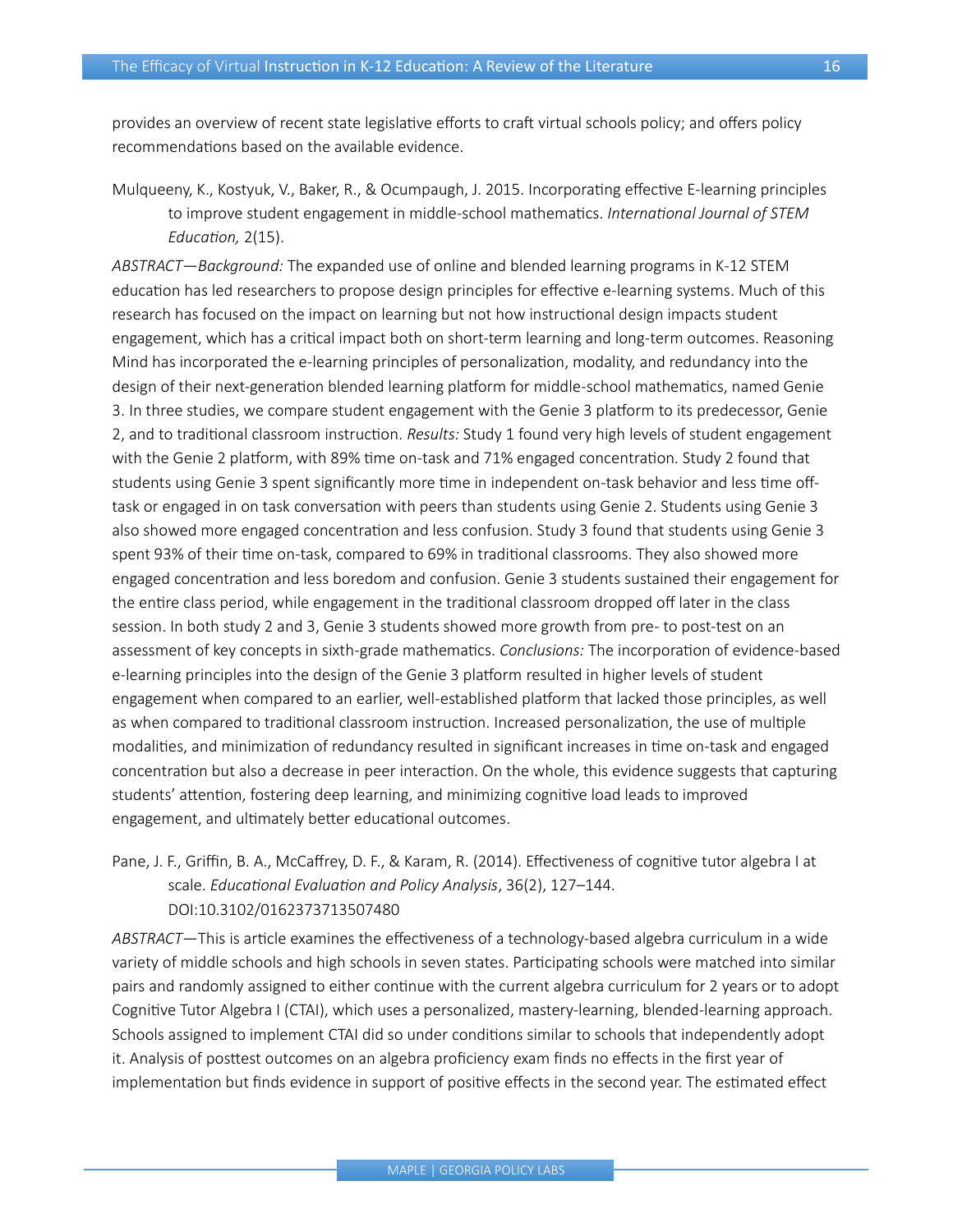is statistically significant for high schools but not for middle schools; in both cases, the magnitude is sufficient to improve the median student's performance by approximately eight percentile points.

- Tagami, Ty (2020). "Time will tell the toll on schools closed for virus," *Atlanta Journal Constitution*, April 12, 2020, p.1.
- Vigdor, J., Ladd, H., & Martinez, E. 2014. Scaling the Digital Divide: Home Computer Technology and Student Achievement. *Economic Inquiry*, 52 (3): 1103-1119.

*ABSTRACT*—Does differential access to computer technology at home compound the educational disparities between rich and poor? Would a program of government provision of computers to early secondary school students reduce these disparities? We use administrative data on North Carolina public school students to corroborate earlier surveys that document broad racial and socioeconomic gaps in home computer access and use. Using within-student variation in home computer access, and across-ZIP code variation in the timing of the introduction of high-speed Internet service, we also demonstrate that the introduction of home computer technology is associated with modest, but statistically significant and persistent negative impacts on student math and reading test scores. Further evidence suggests that providing universal access to home computers and high-speed Internet access would broaden, rather than narrow, math and reading achievement gaps.

- Walker, Marlon A. (2020). "Some students locked out of virtual classes," *Atlanta Journal Constitution*, April 26, 2020, p.1.
- Wendt, J. L., & Rockinson-Szapkiw, A. (2014). The effect of online collaboration on middle school student science misconceptions as an aspect of science literacy. *Journal of Research in Science Teaching*, *51*(9), 1103–1118. DOI[:10.1002/tea.21169](https://onlinelibrary.wiley.com/doi/abs/10.1002/tea.21169)

*ABSTRACT*—This quantitative, quasi-experimental pretest/posttest control group design examined the effects of online collaborative learning on middle school students' science literacy. For a 9-week period, students in the control group participated in collaborative face-to-face activities whereas students in the experimental group participated in online collaborative activities using the Edmodo educational platform. Students at a public middle school in central Virginia completed both a pretest and a posttest consisting of the Misconceptions-Oriented Standards-Based Assessment Resources for Teachers (MOSART) assessment to measure science misconceptions as an aspect of science literacy. Results indicated that the students who participated in collaborative activities in the traditional classroom had fewer science misconceptions than students who participated in collaborative activities in the online environment. Moreover, from pretest to posttest, the students in the experimental group increased in their science misconceptions. Suggestions for practice and future research are discussed in light of these results.

Woodworth, J., Raymond, M., Chirbas, K., Gonzalez, M., Negassi, Y., Snow, W., & Donge, C. 2015. Online charter school study. *Center for Research on Education Outcomes.*

*ABSTRACT*—Purpose of Study: The Center for Research on Education Outcomes (CREDO), Mathematica Policy Research, and the Center on Reinventing Public Education (CRPE) have undertaken a collection of studies to contribute more extensive information on the landscape and operation of online charter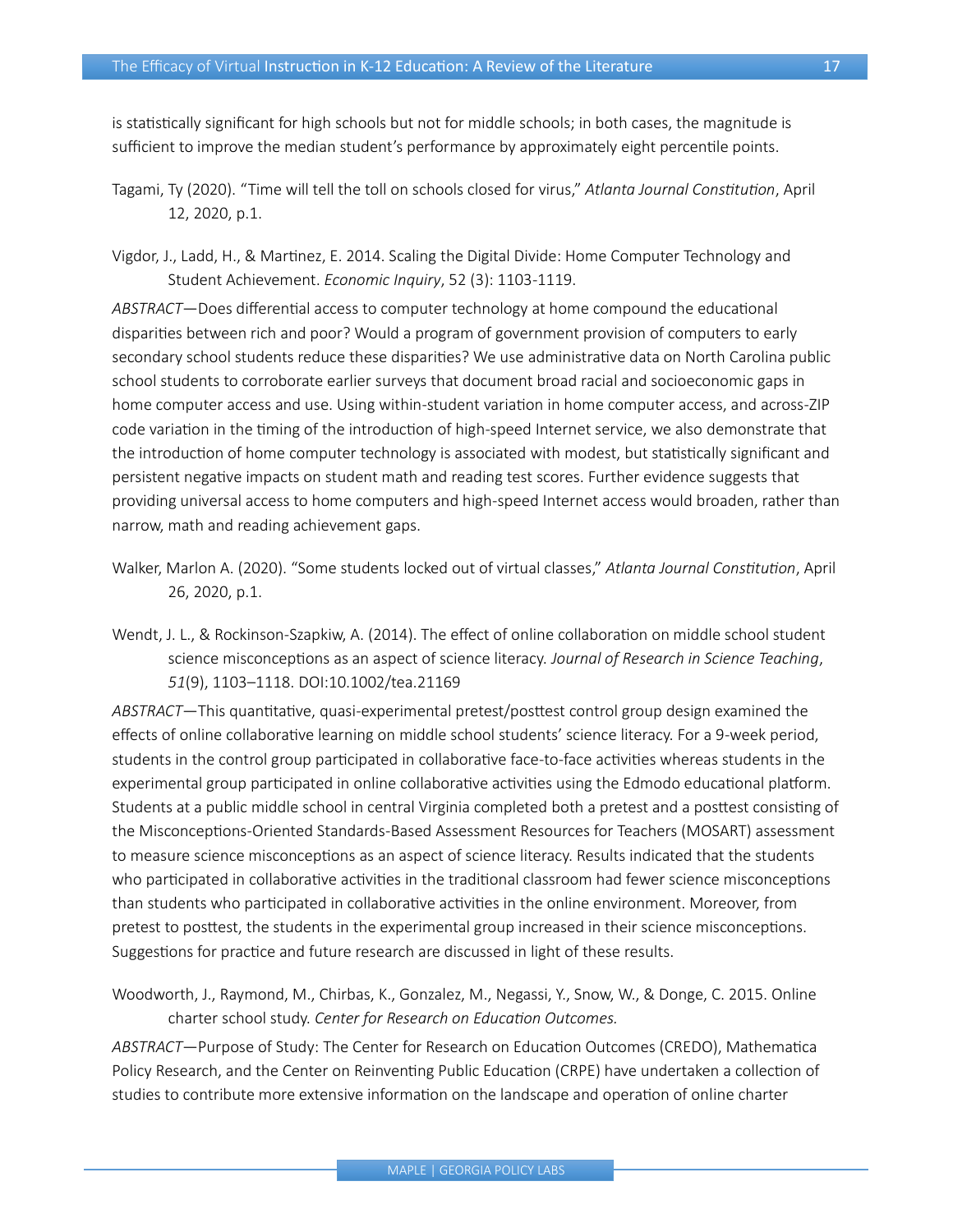schools and their impact on students' academic growth than has been available to date. Our aim was to deliver an unbiased, data driven examination of online charter schools. The intent of this report is to present to lay-readers and policy decision makers information based on advanced statistical models of student growth in a manner which is accessible and useful for the promotion of deeper discussion of the role of online schools in the K-12 setting. This report presents the findings about impacts of online charter enrollment on the academic progress of students.

Zhang, Y. & Lin, C. 2019. Student interaction and the role of the teacher in a state virtual high school: what predicts online learning satisfaction? *Technology, Pedagogy, and Education.* DOI: [10.1080/1475939X.2019.1694061](https://www.tandfonline.com/doi/abs/10.1080/1475939X.2019.1694061?journalCode=rtpe20)

*ABSTRACT*—As online K–12 education continues to expand, concerns about its quality have taken center stage. This study utilized online learning satisfaction as an outcome indicator for the success of online learning and investigated student- and teacher-level factors that affected it among 226 high school students taking online world language courses from 15 teachers at a Midwestern virtual school in the U.S. Hierarchical linear modelling revealed that, at the student level, learner–content interaction was the only significant predictor of satisfaction; while at the teacher level, satisfaction was positively and significantly correlated with teachers' adoption of pedagogical roles, but negatively predicted by their adoption of managerial ones. The findings particularly highlight the importance of content-based teaching and learning in the context of K–12 world language learning.